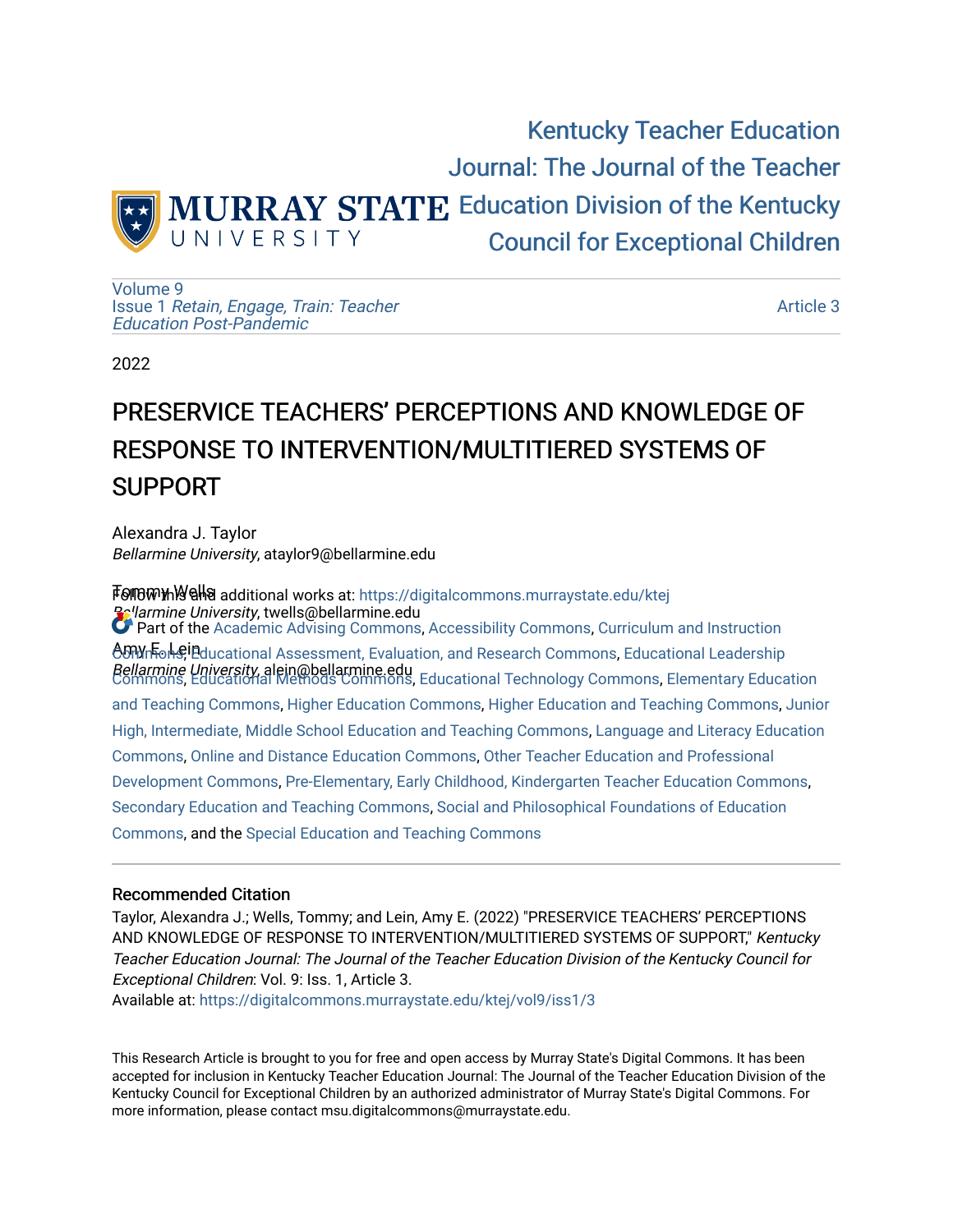## PRESERVICE TEACHERS' PERCEPTIONS AND KNOWLEDGE OF RESPONSE TO INTERVENTION/MULTITIERED SYSTEMS OF SUPPORT

### Abstract

There has been considerable research that establishes the need to improve teachers' knowledge of and ability to effectively implement response to intervention (RtI)/multi-tiered systems of support (MTSS), and there is a scarcity of research examining interventions addressing these concerns. In a mixed methods study, we examined the perceptions and knowledge of the RtI/MTSS frameworks of undergraduate preservice teaching candidates enrolled in a dual certification program at a small, private Catholic university in Kentucky, before and after participating in a semester-long, experiential learning project. The project involved monitoring both the reading and mathematics progress of struggling elementary or middle school-aged students using validated Curriculum Based Measures. Preservice teachers worked in concert with the cooperating classroom teacher and their professor to score, graph, and interpret CBM results and make recommendations for high-quality, research-based intervention. Results from participants indicate their concern that not all teachers will enter the profession with knowledge of RtI/ MTSS. Further, the experiential learning project intervention enhanced preservice teachers' perceptions and knowledge of RtI/MTSS frameworks.

### Keywords

Teacher education, RTI/MTSS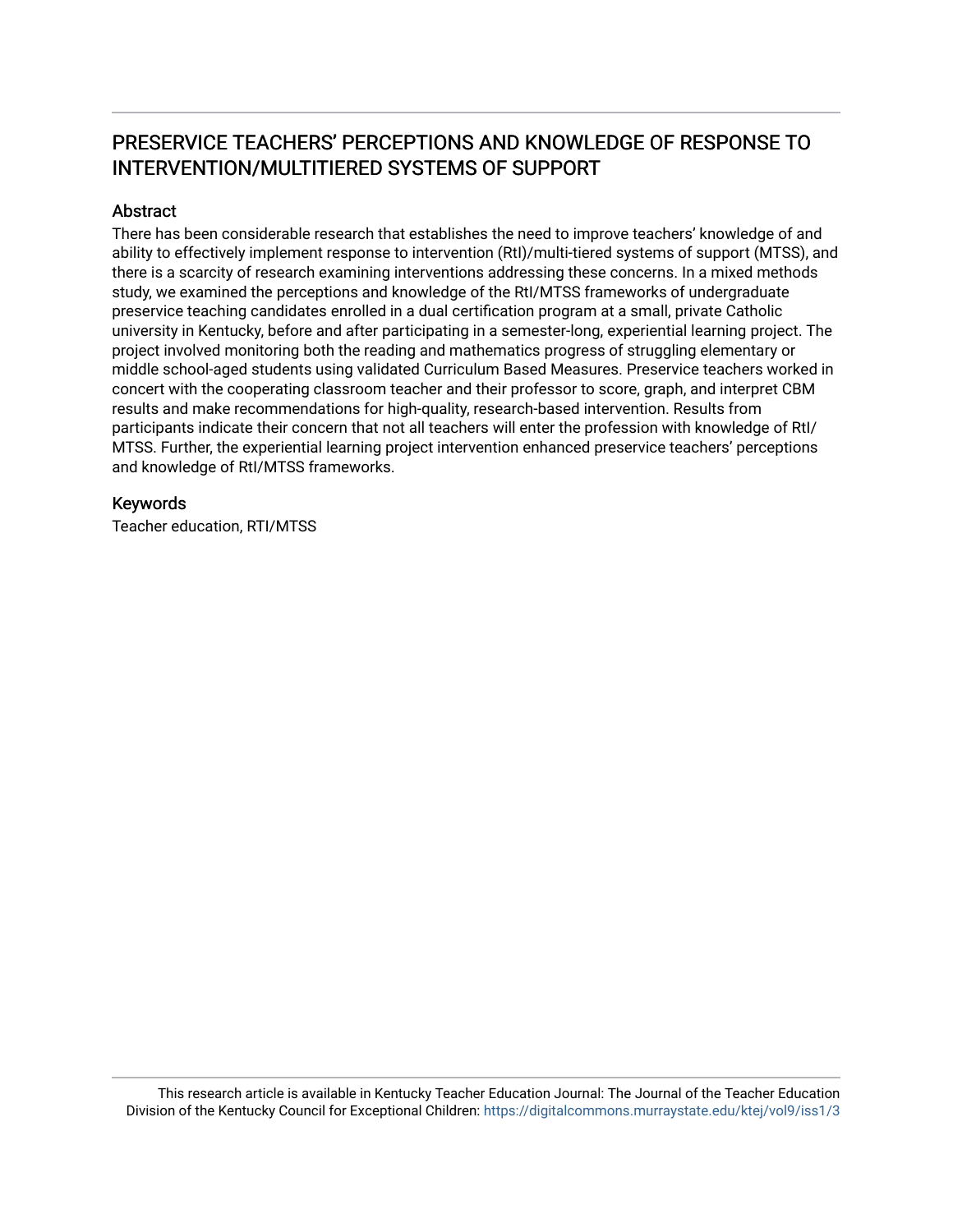The Response to Intervention (RtI) paradigm arose in response to findings that the traditional IQ-Achievement discrepancy model used to identify specific learning disabilities was fundamentally flawed (e.g., Ysseldyke et al., 1982). It was found that the IQ-Achievement discrepancy model either denied services to some struggling students or delayed provision of services until students were far enough behind to evidence a significant discrepancy between their potential cognitive ability and their perceived academic performance (Bradley et al., 2007; Gersten & Dimino, 2006). The reauthorization of the Individuals with Disabilities Education Improvement Act (2004) allowed schools to intervene and provide preventive services to more students earlier in their school careers through implementation of RtI. The preventive framework is a multitiered system of supports (MTSS) that "involves universal screening, evidence-based instructional programming and curricula, routine progress monitoring of all students, increasingly intensive supplemental support and intervention for struggling students, and effective teaming practices" (Jimerson et al., 2016, p. 1). It is important to describe RtI as part of MTSS, as MTSS provides the underlining structure of the three-tiered framework for supporting students in academic, behavior, and social-emotional outcomes (Eagle et al., 2015).

Considerable research has addressed the complications inherent in implementing RtI/MTSS effectively (see Fuchs & Fuchs, 2017). Of particular concern is the need for explicit training of teachers in effectively implementing RtI/MTSS. Findings from survey research in recent years on the knowledge and perceptions of pre-service teachers provide evidence that preservice teachers do not feel confident in their ability to implement RtI effectively (Barrio & Combes, 2015; Beckman, 2019; Vollmer et al., 2019). Only a few exploratory studies were found that investigated the impact of field-based interventions on pre-service teachers' knowledge and ability to effectively implement RtI practices: Hawkins et al. (2008) and Hurlbut and Tunks (2016).

Hawkins et al. (2008), gathered teacher and student level data resulting from a grant-funded collaboration between the special education and school psychology departments at a university and two field-placement supervisors from a kindergarten classroom with a high percentage of struggling readers. Two graduate student trainees assisted in creating and implementing interventions and monitoring student progress within the three tiers of the RtI paradigm under the supervision of faculty members and supervisors from the kindergarten classroom. Researchers reported successful trainee outcomes as well as successful student level outcomes for the kindergarten participants. Specifically, both trainees earned rubric scores of competent or highly competent from both faculty supervisors on two outcome measures: a professional practice portfolio and a teacher work sample (e.g., lesson plan and analysis of student learning). Regarding student outcomes, at baseline, 52% of the 22 kindergarteners were performing below mid-year benchmark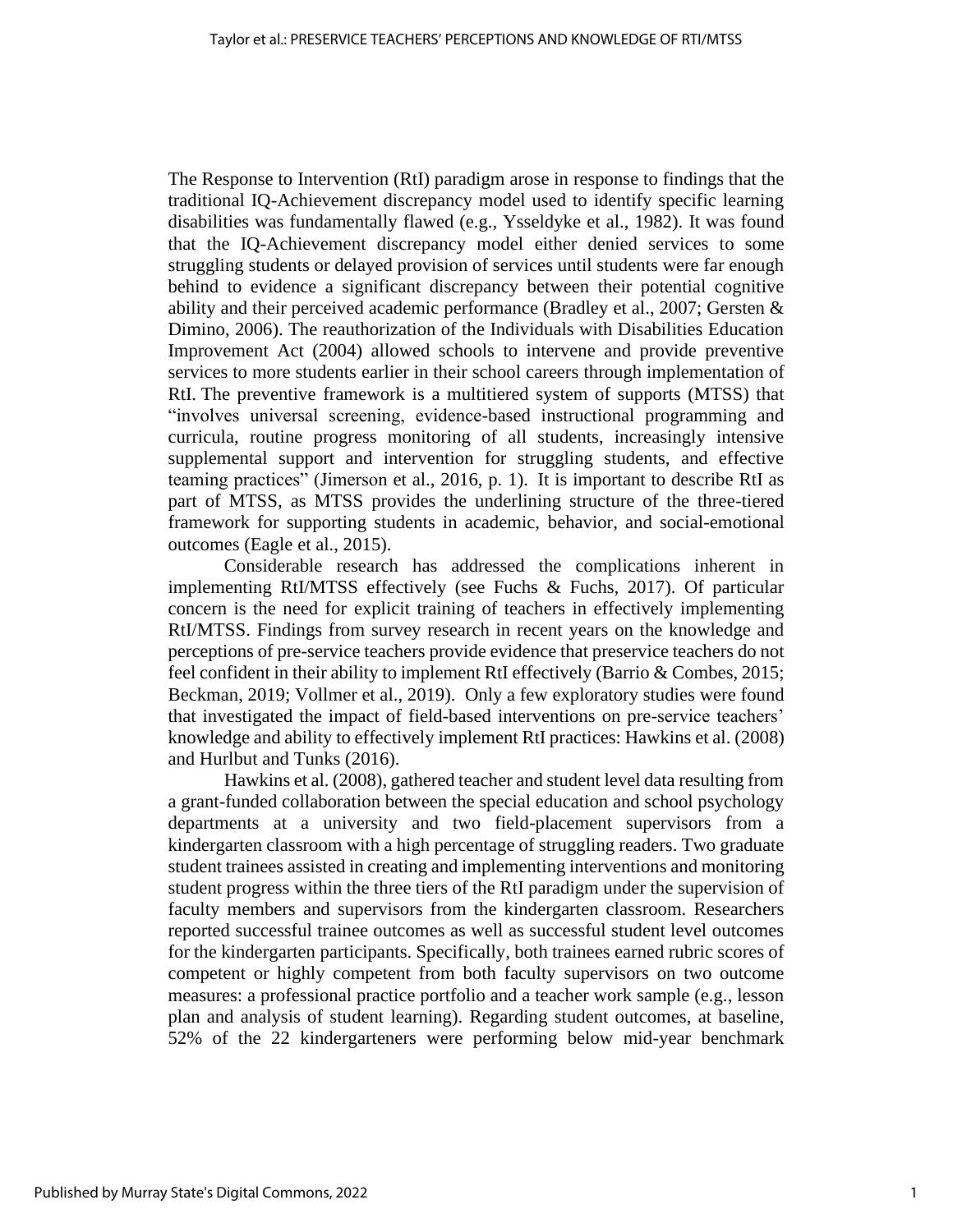measures. After the five-week intervention, all 22 students had met or exceeded their goal on the Phoneme Segmentation Fluency assessment of the DIBELS for at least 2 consecutive data points and 77.27% of the class met the Nonsense Word Fluency assessment goal at least twice. Despite the success of the research by Hawkins et al., in subsequent years no replications or extensions of their work were located.

Hurlbut and Tunks (2016) conducted a qualitative study to investigate knowledge and perceptions of RtI and ability to transfer said knowledge to classroom application for pre-service elementary education teachers enrolled in a course on methods of teaching mathematics to elementary school aged students. Participants ranged in their specializations: one was pursuing a degree focused on bilingual education, six were studying special education, and 15 were pursuing a degree teaching English as a second language. Outcomes of the study included interviewing and analysis of teacher work samples. Similar to Hawkins et al. (2008), Hurlbut and Tunks' (2016) study involved preservice teachers working under the supervision of a mentor teacher in a field placement to develop and implement interventions for struggling students as well as monitoring the progress of those students. In contrast to Hawkins et al., the reported outcomes for Hurlbut and Tunks were in the form of student perceptions and did not include analysis of the progress made by the students in the field placement. Despite participation in a field-based project that mimicked the RtI process over the course of 4-6 weeks, 68% of participants' responses to questions about "confidence in implementing RtI with a struggling student were negative or demonstrated a lack of perceived confidence" (p. 38). Interestingly, the five positive comments regarding confidence in implementing RtI all came from students pursuing a special education degree.

Given the confusion regarding the roles and responsibilities of special education and general education teachers in the RtI/MTSS process (Barrio et al., 2015), it is critical that researchers consider the training provided regarding collaboration between general and special educators. One aspect of this collaboration can be found in the under-researched area of teacher education programs that provide dual certification in both general and special education.

Effective implementation of RtI/MTSS is contingent upon preservice teachers' preparation in areas of assessment and progress monitoring, intervention, and decision making (Hurlbut & Tunks, 2016). Furthermore, the goal of Tier 1 is to provide instructional practices that are beneficial for all students. Tier 2 employs small grouping practices to focus on remediation and/or enrichment opportunities. When intensive support is needed, Tier 3 offers individualized student plans developed in collaboration with educators and caregivers (Hollingsworth, 2019). In offering support across the three tiers, general education and special education teachers can play various roles. For example, a core assumption is that general education teachers will use evidence-based practices in the classroom setting in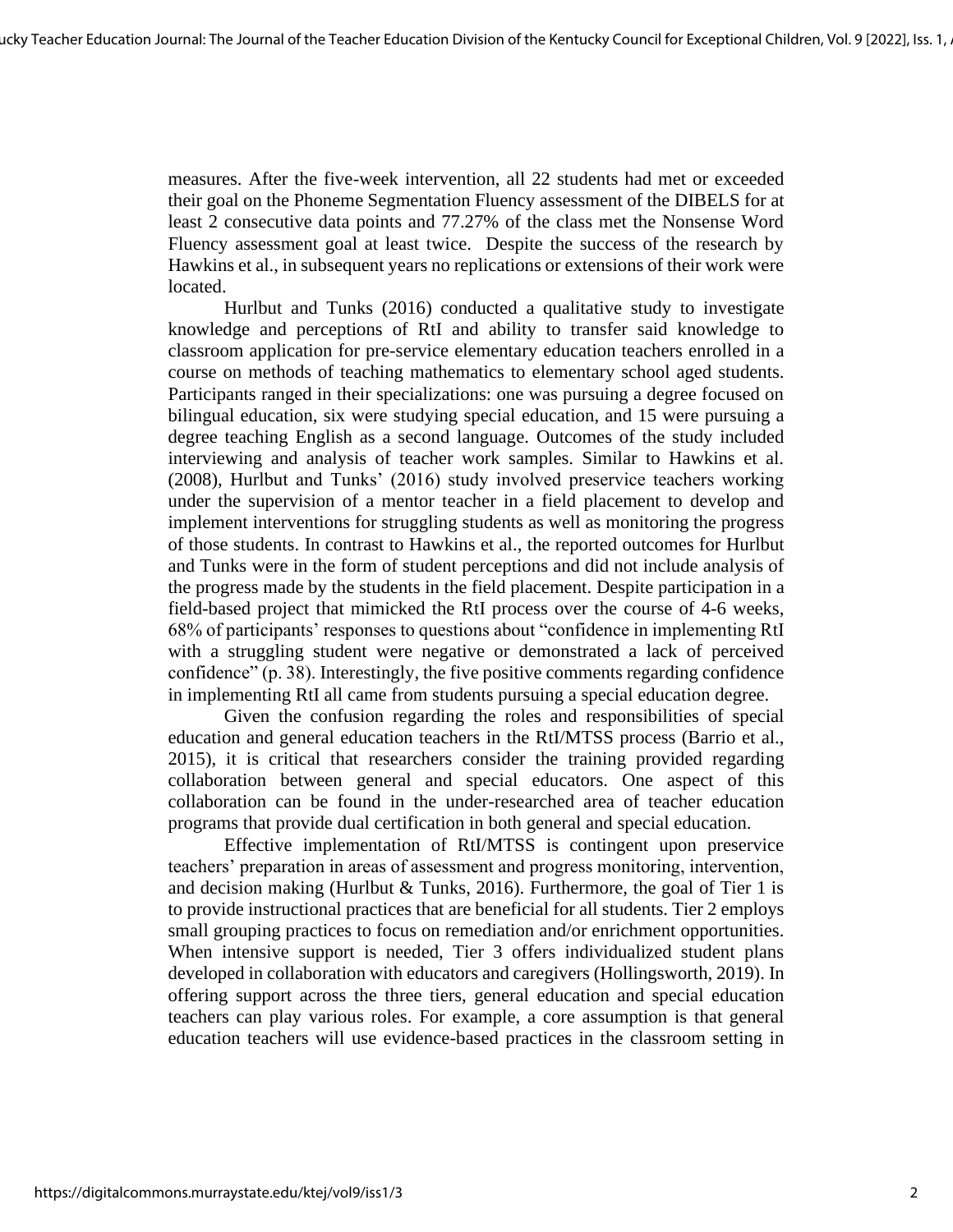Tier 1 (Hurlbut & Tunks, 2016). Moreover, general education teachers should have expertise in remedial strategies and curriculum-based measurement (CBM) in Tier 2 (Brownell et al., 2010). Special education teachers, on the other hand, should be able to support students in all tiers (Harvey et al., 2015), including having advanced knowledge and skills specific to Tier 3.

### **Current Study**

There has been considerable research that establishes the need to improve teachers' knowledge of and ability to effectively implement RtI/MTSS, and there is a scarcity of research examining interventions addressing these concerns. As such, research examining the training of pre-service teachers on the processes of RtI/MTSS is sorely needed.

In the present study, we examined the perceptions and knowledge of the RtI/MTSS frameworks of undergraduate preservice teaching candidates enrolled in a dual certification program at a small, private Catholic university in Kentucky. The study was intended to answer the following research questions:

**RQ1:** What are preservice teachers' perceptions and knowledge of RtI/MTSS frameworks?

**RQ2:** To what extent does participating in an experiential learning project intervention enhance preservice teachers' perceptions and knowledge of RtI/MTSS frameworks?

Most graduates from this institution teach in general education settings; therefore, a broader goal of this research was not only to inform classroom instruction on the topic at the collegiate level but to better equip general education teachers with the knowledge of RtI/MTSS and become more familiar with how to implement RtI/MTSS systems in their future classrooms through the experiential learning project.

### **Method**

### **Research Design**

We employed a case study approach while using mixed methods for data collection in this study. We used a case study approach because we wanted an in-depth exploration of a bounded system (i.e., a specific class for preservice teaching candidates; Creswell & Guetterman, 2019). To answer research question two, a closed-ended pre- and post-assessment was administered to establish baseline knowledge of RtI/MTSS and later examine growth. To answer research question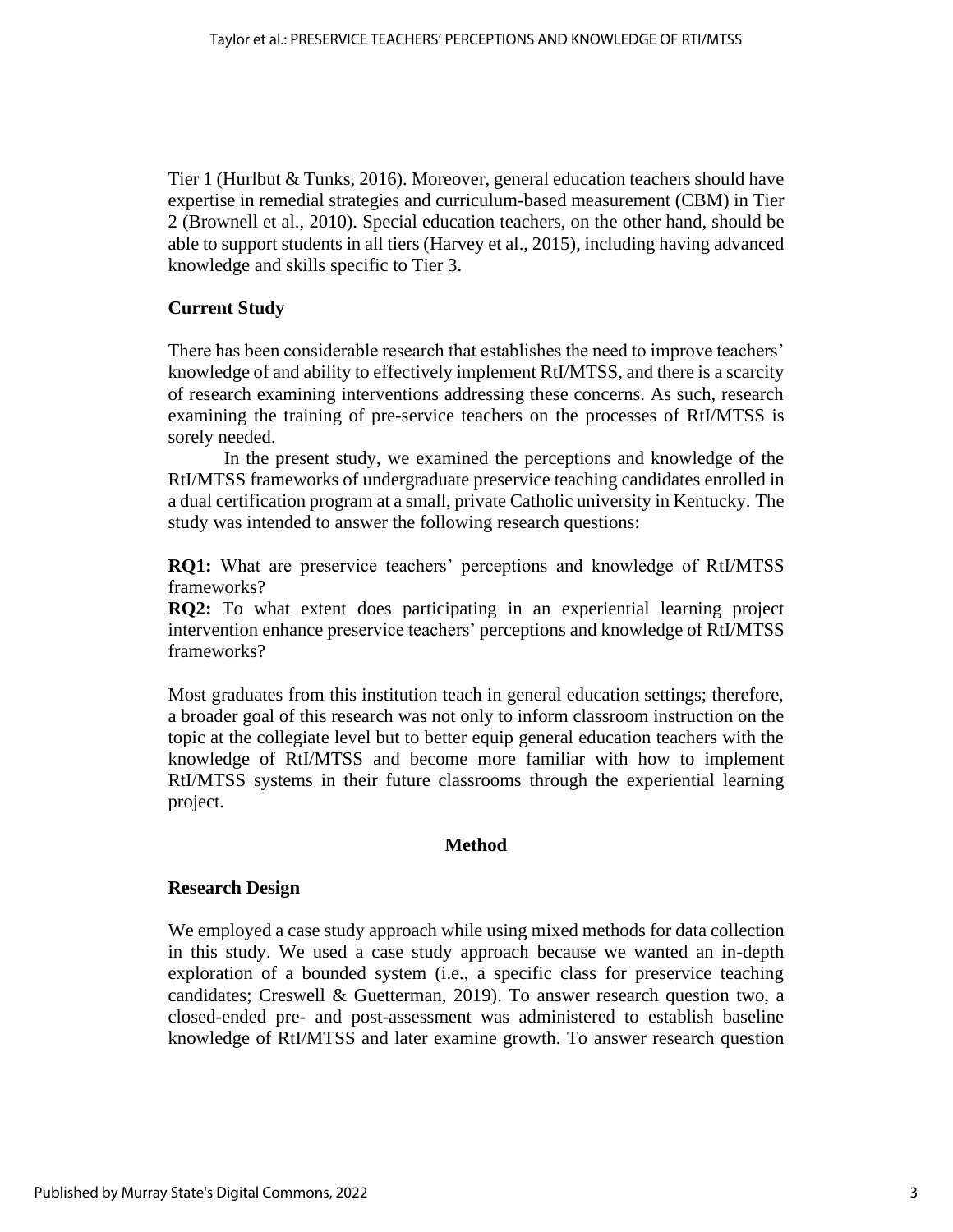one and further contextualize research question two, participants responded to open-ended reflection questions at the end of the semester, before completing the post-assessment.

### **Participants and Setting**

A total of 23 preservice teaching candidates participated in this study. All preservice teaching candidates were undergraduate students within a school of education accredited by the Council for the Accreditation of Educator Preparation (CAEP). The participants were enrolled in a special education course that explored assessment and measurement. Additionally, participants were enrolled in a field practicum that took place in general education classrooms that corresponded with their individual programs in a large, urban school district in Kentucky. These were both criteria for participation in this study; students not enrolled in this course were excluded from the study. Table 1 describes the characteristics of the participants and their programs.

### **Table 1**

*Characteristics of participants and their programs.*

|                                           | $\boldsymbol{n}$      | $\%$              |
|-------------------------------------------|-----------------------|-------------------|
| <b>Sex</b>                                |                       |                   |
| Male                                      | $\mathbf{\Omega}$     | 0                 |
| Female                                    | 23                    | 100               |
| Race                                      |                       |                   |
| American Indiana or Alaska Native         | $\mathbf{\Omega}$     | 0                 |
| Asian                                     | $\mathbf{\Omega}$     |                   |
| <b>Black or African American</b>          |                       | 4.35              |
| Native Hawaiian or Other Pacific Islander | 0                     |                   |
| White                                     | 22                    | 95.65             |
| Ethnicity                                 |                       |                   |
| Hispanic or Latino                        | 0                     | $\mathbf{\Omega}$ |
| Not Hispanic or Latino                    | 23                    | 100               |
| Type of Program                           |                       |                   |
| Elementary Education $& L/BD$             | 21                    | 91.30             |
| Middle Education & L/BD                   | $\mathcal{D}_{\cdot}$ | 8.70              |
| <b>Middle Education Concentration</b>     |                       |                   |
| <b>English Language Arts</b>              | $\mathbf{\Omega}$     |                   |
| <b>Mathematics</b>                        | $\mathcal{D}_{\cdot}$ | 8.70              |
| Science                                   |                       |                   |
| <b>Social Studies</b>                     |                       |                   |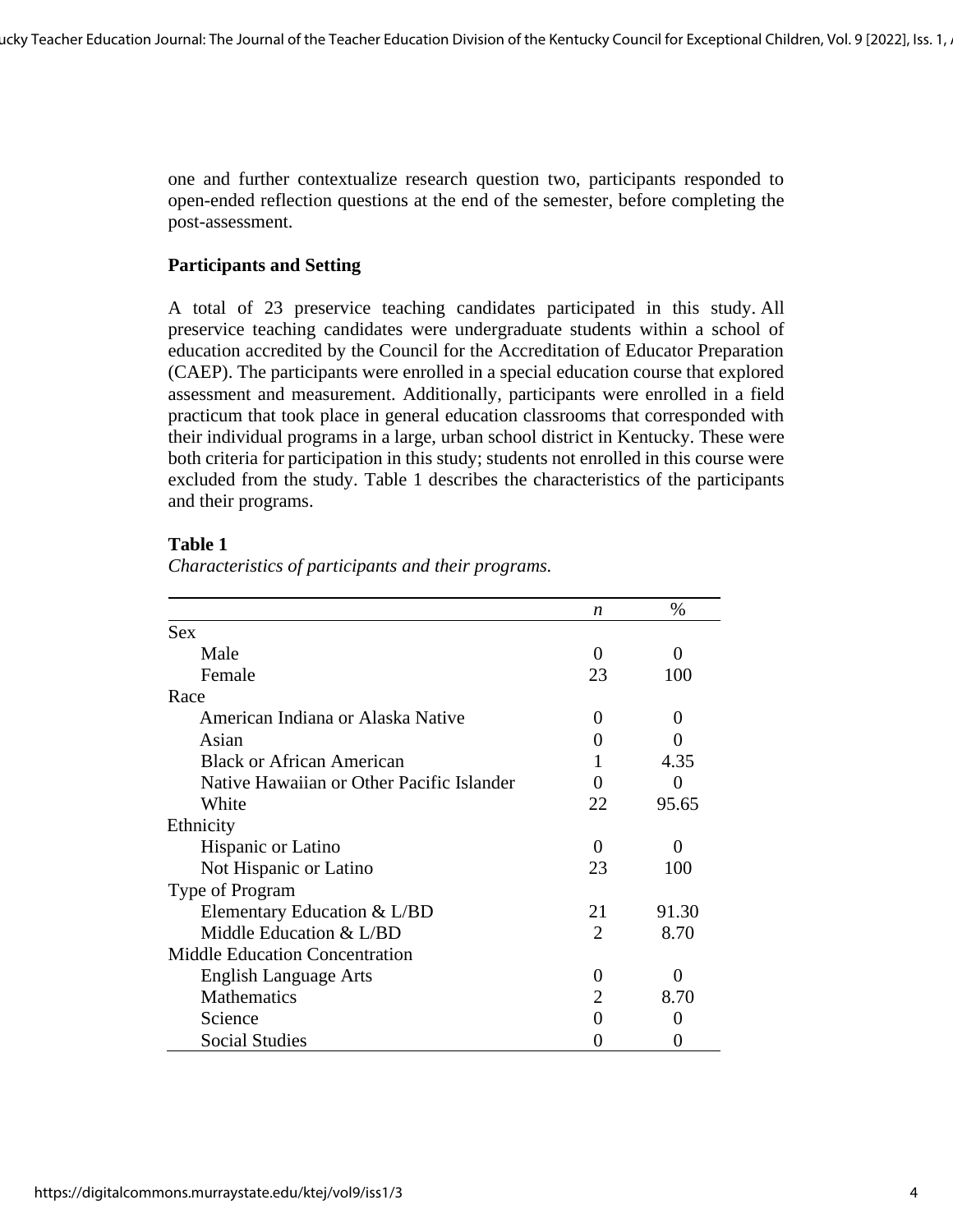### **Measures**

Two measures were used to collect data for this study. The first measure was a preand post-assessment that measured participants knowledge of RtI/MTSS frameworks. This assessment consisted of 15 multiple-choice questions and one open-ended question in which the participants were asked to describe their knowledge and perceptions of RtI/MTSS systems. Figure 1 displays the pre- and post-assessment used in this study. Written reflections from a class project entitled "Curriculum-Based Measurements (CBM)" comprised the second measure. Responses to four researcher-created reflection questions that students answered after implementing curriculum-based measures in their field placement classroom were analyzed. The reflection questions for the CBM project were:

**Q1:** What is the role of general education teachers in the process of RtI/MTSS? What is the role of special education teachers in the process of RtI/MTSS?

**Q2:** How does RtI/MTSS benefit all students?

**Q3:** What potential barriers do you see in fully implementing RtI/MTSS schoolwide?

**Q4:** What concerns do you have regarding your own abilities to implement RtI/MTSS processes?

### **Figure 1**

*Curriculum-Based Measurements Project: Pre- and Post-Assessment*

- 1. What does RtI/MTSS stand for?
	- a. Response to Intervention/Multi-Tiered Systems of Support
	- b. Responsiveness to Instruction/Meaningful Systems of Support
	- c. Responding to Individuals/Managing the Student Success
	- d. Reacting to Incidents/Momentary Time Sampling System
- 2. Who should be the targeted student population served by RtI/MTSS?
	- a. General education students
	- b. Special education students
	- c. Title I students
	- d. All students
- 3. Which of the following is the purpose of RtI/MTSS?
	- a. Reducing the incidence of "instructional casualties" by ensuring that students are provided high quality instruction with fidelity.
	- b. Providing interventions to students as soon as a need arises.
	- c. Providing data for decision-making regarding eligibility for special education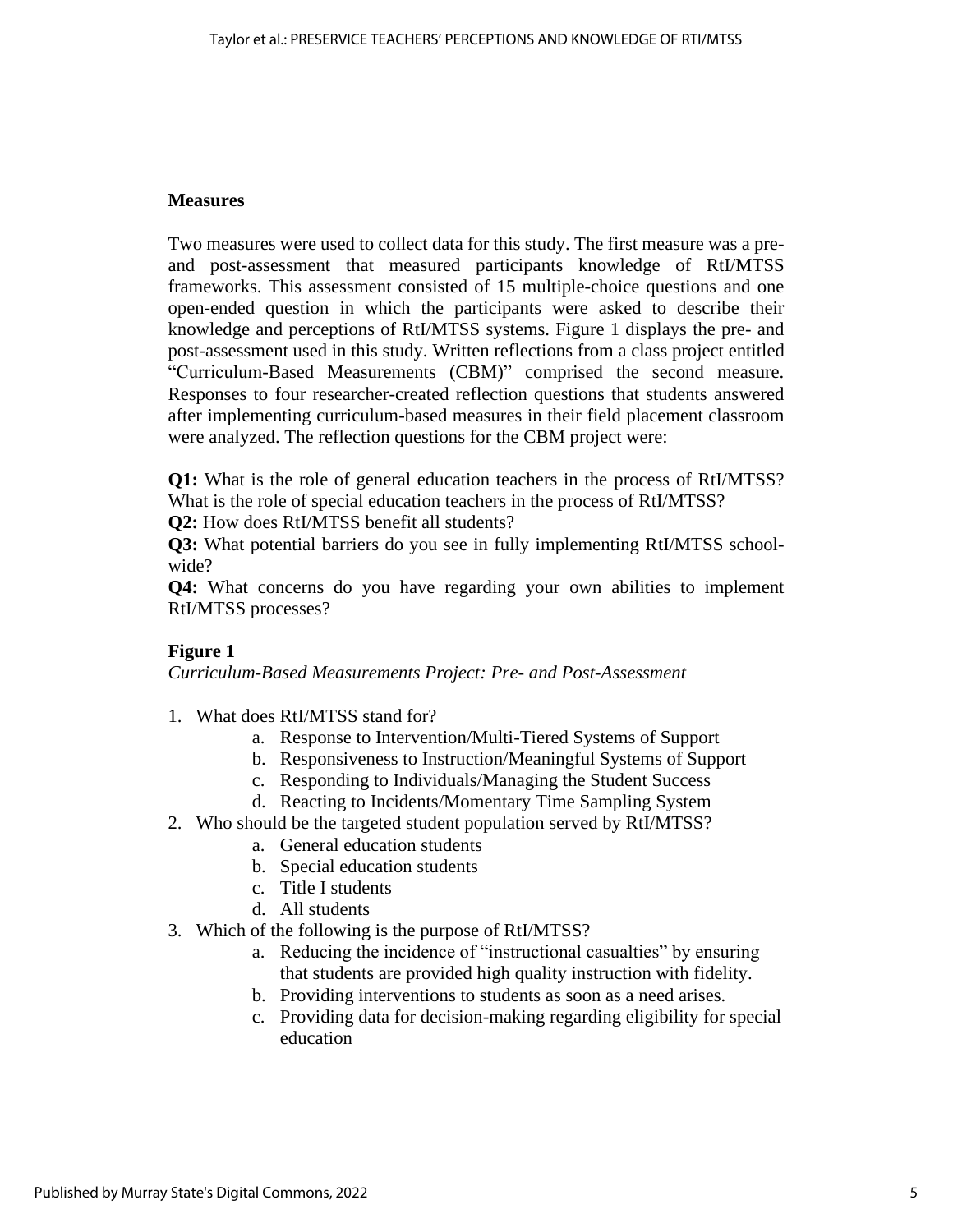ucky Teacher Education Journal: The Journal of the Teacher Education Division of the Kentucky Council for Exceptional Children, Vol. 9 [2022], Iss. 1,

- d. All of the above are purposes of RtI/MTSS
- 4. How many tiers are within RtI/MTSS?
	- a. 1
	- $h \quad 2$
	- c. 3
	- d. 4
- 5. In which tier does universal screening occur?
	- a. Tier 1
	- b. Tier 2
	- c. Tier 3
	- d. None of the tiers
- 6. How often should universal screening occur?
	- a. Once a year
	- b. Two times a year
	- c. Three times a year
	- d. Six times a year
- 7. Which tier provides the most intense intervention and/or support?
	- a. Tier 1
	- b. Tier 2
	- c. Tier 3
	- d. Tier 2 and 3
- 8. Who can provide interventions within each tier of RtI/MTSS?
	- a. General education teachers
	- b. Special education teachers
	- c. School psychologists, school counselors, school social workers
	- d. All of the above
- 9. Who should be part of the team who collects and analyzes RtI/MTSS data?
	- a. Teachers (Gen Ed/SPED)
	- b. Teachers (Gen Ed/SPED), school psychologists
	- c. Administrators, school psychologists, school counselors
	- d. Teachers (Gen Ed/SPED), administrators, school psychologists, and other relevant educators
- 10. How often should progress monitoring occur?
	- a. Daily
	- b. Weekly
	- c. Monthly
	- d. Depends on the tier and intervention
- 11. The RtI/MTSS framework can be utilized to measure and track students'

\_\_\_\_\_\_ goals.

- a. Academic
- b. Behavior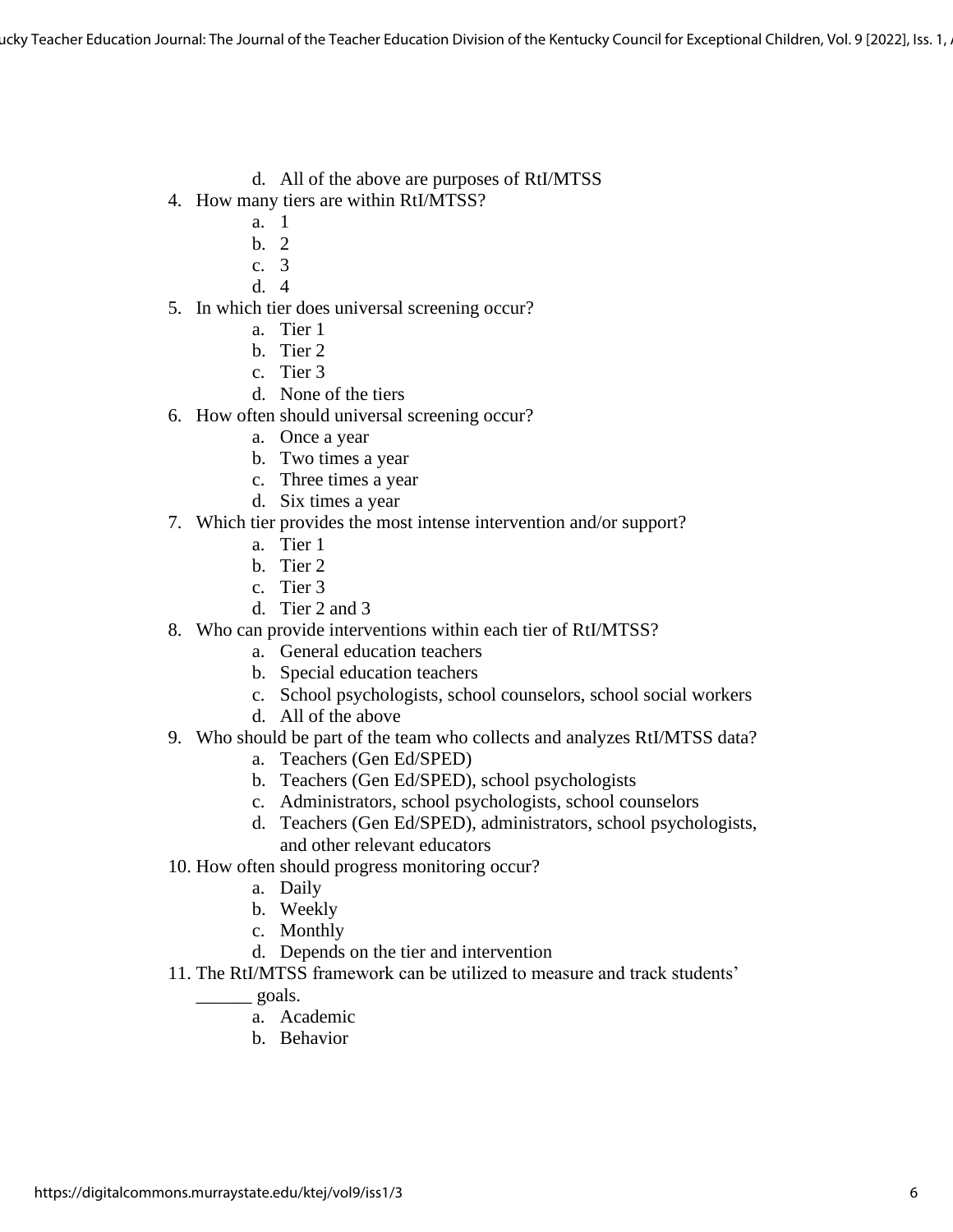- c. Social-emotional
- d. All of the above

### 12. Approximately what percent of the student population should be in Tier 1?

- a. 25-30%
- b. 40-50%
- c. 60-70%
- d. 75-90%
- 13. Approximately what percent of the student population should be in Tier 2?
	- a. 1-5%
	- b. 5-10%
	- c. 10-25%
	- d. 30-35%
- 14. Approximately what percent of the student population should be in Tier 3?
	- a. Under 50%
	- b. Under 30%
	- c. Under 20%
	- d. Under 10%
- 15. What should the school do if too many students are in Tier 2 and Tier 3?
	- a. Implement individualized plans for all students
	- b. Improve upon Tier 1 core curriculum and supports
	- c. Gain more parental involvement for students in Tier 2 and Tier 3
	- d. Conduct progress monitoring more frequently
- 16. Describe your knowledge or perceptions of RtI/MTSS systems.

### **Procedures and Data Analysis**

### *Procedures*

This study received approval from our Institutional Review Board. As noted previously, the study was conducted during a semester long course. The students in the class were first given the consent and the researcher explained that participation in this research study was completely voluntary; in no way would their grade be impacted in the class if they did not participate. The following week, the preassessment was given during the second class session of the semester. After the participants took the pre-assessment, the instructor introduced the CBM project. At this point, the procedures for the project were explained to students.

### *Curriculum Based Measurements*

The purpose of the project was to help participants begin to make successful databased decisions. To accomplish this, participants needed practice accurately and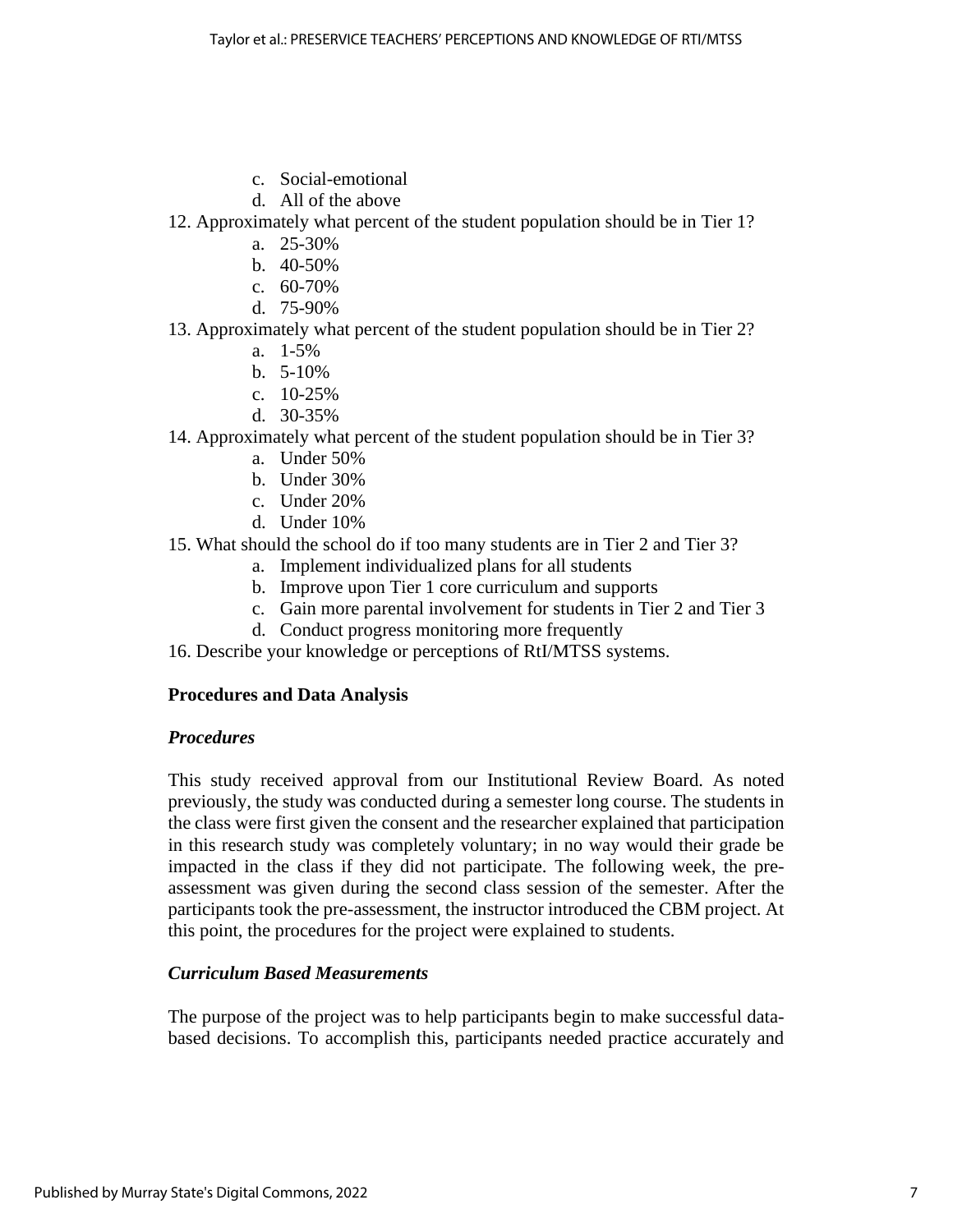effectively implementing different types of multi-component processes. For this project specifically, participants practiced administering, scoring, and graphing assessment data. They were then asked to administer both reading and mathematics CBMs in their field placements. The participants obtained and employed accounts for the website *EasyCBM Lite* (n.d.) to complete this project. The website was chosen because it was designed by researchers at the University of Oregon and peer-reviewed (*EasyCBM Lite*, n.d.).

Participants were tasked with visiting their field practicum classroom the day after the project was introduced to choose a student to work with on the project. Participants were instructed to identify a student who was performing below-grade level academically but not currently eligible for special education. To help aid in the decision-making, participants were asked to get guidance from their cooperating teacher. The participants entered information about their chosen student on the *EasyCBM Lite* (n.d.) website including the students first and last name, grade, gender, race, ethnicity, special education status, and English Language Leaner (ELL) status. Next, participants chose reading and mathematics CBM probes from the website with the guidance of their cooperating teachers to help inform their decision-making on which probe would work best for their individual students chosen for this project. The *EasyCBM Lite* (n.d.) website generates probes for reading and mathematics based on grade level.

After the participants chose a student for the project and selected appropriate reading and mathematics CBM probes, they familiarized themselves with the *EasyCBM Lite* (n.d.) website. During the next week in class, the participants practiced administering and scoring the chosen CBMs (both reading and mathematics) with a peer in class. While doing this they needed the student copy and the assessor copy, both of which were materials that could be downloaded from the website. During this process, they were able to familiarize themselves with the directions on the assessor copies. They were given the choice of administering using technology (e.g., tablets or laptops) or pencil/paper. Then, after they had sufficient time to practice and felt comfortable with both administering and scoring, they were released to implement in their field practicum classrooms.

The participants were required to administer and score one reading and one mathematics CBM probe each week for a duration of five weeks with their chosen student in their field placement. After a seven-week timespan (additional time was given to account for student absences), participants brought their data into the class. During class, participants wrote individual goals and suggested research-based interventions that were based on the data collected from the field.

In addition to data collection, participants were tasked with writing a paper. In the paper, they were asked to provide information about the student including their pseudonym, grade, age, and gender. They explained why the student was below grade-level and elaborated on what academic struggles the student had faced.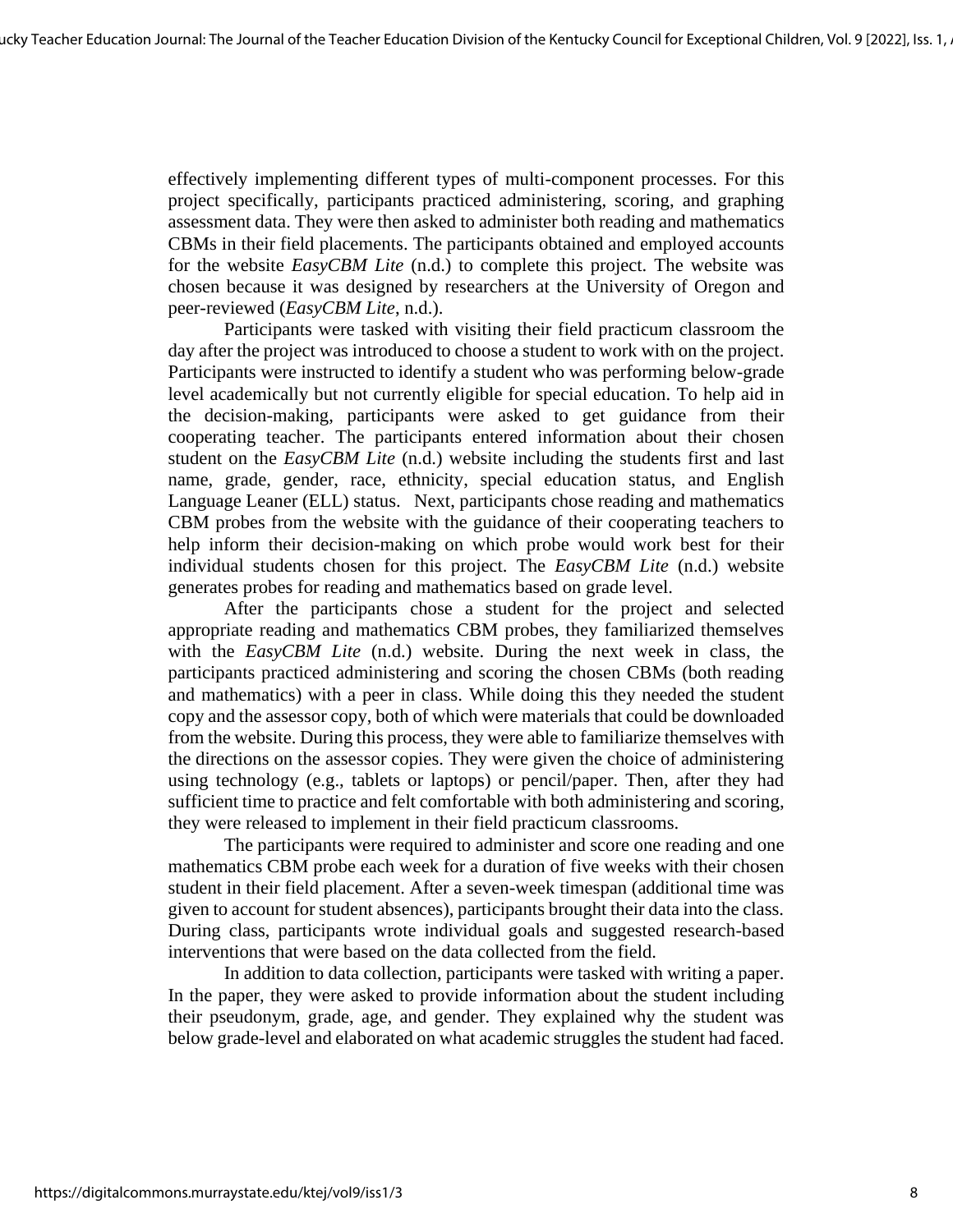They were then asked to explain their rationale for their chosen CBM probes. They summarized how they administered the probes and described the student's behavior during the administration of the probes. A scoring table was provided for the participants to input the score and the dates the probes were given. The participants then wrote the one-year goals that they created for the student in class and described recommendations for implementing high quality, evidence-supported interventions for the student. Lastly, participants were asked to reflect on the project by answering the four reflection questions listed in the Measures section.

### *Data Analysis*

For data analysis, all student names were removed, and all data analyses were conducted by two of the three authors. Disagreements and discrepancies were discussed until consensus was reached. For the multiple-choice component of the pre- and post- assessment, we calculated descriptive (e.g., change scores) and inferential statistics (i.e., paired *t*-test) to assess growth in knowledge of RtI/MTSS. In addition, we examined error patterns by item. Data were also collected from the participants' open-ended reflections in their project "Curriculum-Based Measurements." During this data analysis process, we looked for themes surrounding preservice teachers' perceptions of RtI/MTSS systems using basic content analysis (Krippendorff, 2018). To organize this analysis process, we followed several steps as outlined in Creswell and Guetterman (2019). First, we (i.e., the three authors of the study) read each open-ended response to gain familiarity. Second, we divided the text into segments that related to the research questions. Next, we labeled segments with codes and collapsed them into themes. We employed in-vivo coding by using participants' own words to improve trustworthiness of open-ended findings (Saldaña, 2016). We also individually analyzed participant open-ended responses, shared our findings with each other, and then came to a consensus on our final themes.

#### **Results**

### **Multiple Choice Pre-/Post-Assessment Data**

A majority of participants (70%) showed increased scores on the multiple-choice items at post-assessment ranging from a one- to a five-point increase  $(M = 2.5)$ points;  $SD = 1.4$ ) as compared to their score at pre-assessment. Four participants' post-assessment scores were the same as their pre-assessment scores, and three participants' post-assessment scores were 1 or 2 points lower than their preassessment scores. A paired samples *t* test indicated a statistically significant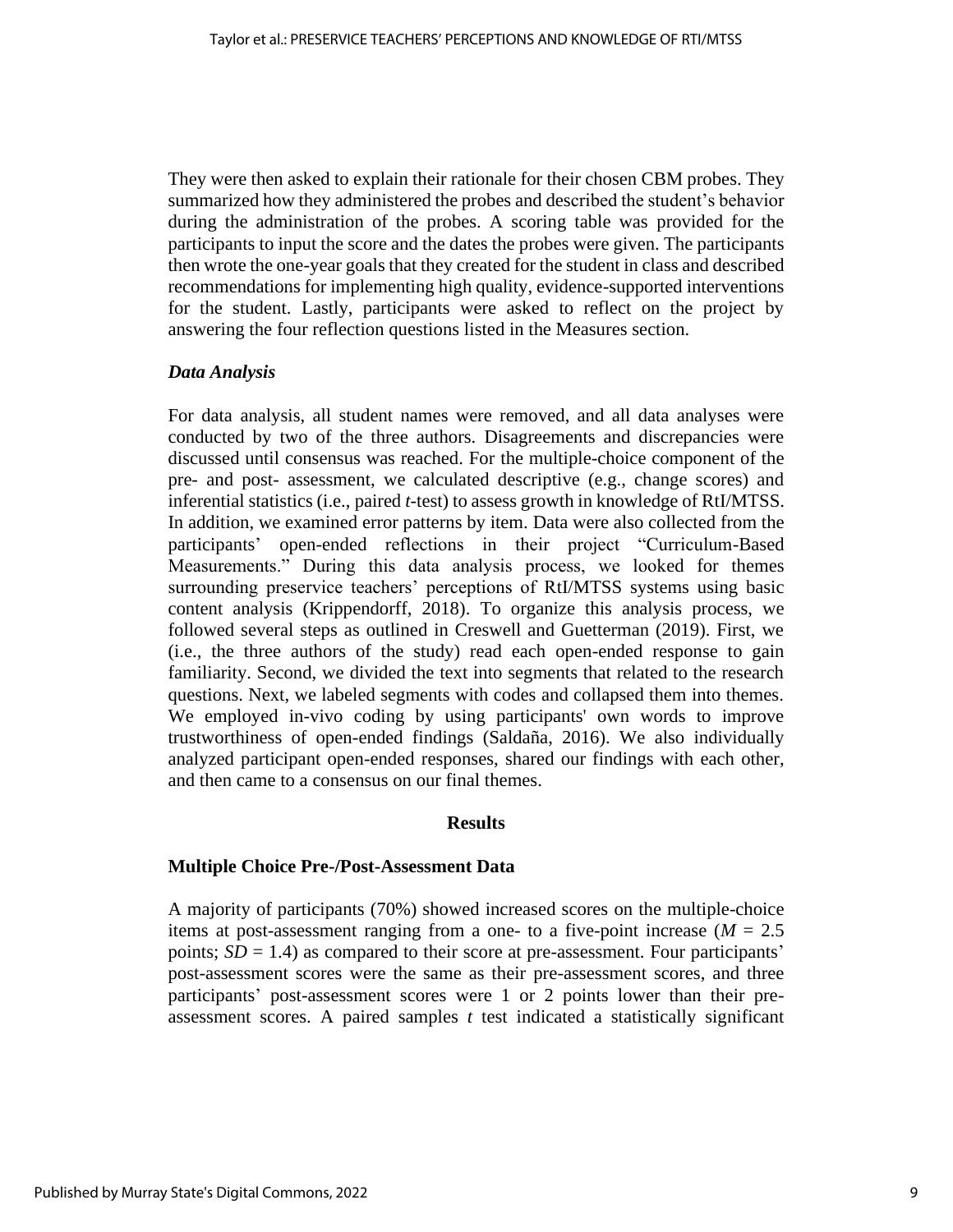increase in mean scores from pre-assessment  $(M = 11.3, SD = 1.5)$  to postassessment  $(M=12.7, SD=1.3)$ ,  $t = 3.45$ ,  $p = .002$ .

Analysis of error patterns by item revealed that at pre-assessment, all participants underestimated the recommended number of times universal screening should occur per year. The text for the class stated that universal screening should ideally occur three times per year (NCLD, n.d.). At pre-assessment, 19 participants said it should occur once a year, and the remaining four said twice a year. At postassessment, only two participants changed their answer from what they chose at pre-assessment to the correct answer of three times a year. One other item showed a persistently high error percentage with little growth from pre- to post-assessment: "how often should progress monitoring occur?" At pre-assessment, 11 participants (48%) correctly identified that recommended frequency of progress monitoring depends on the tier and the intervention, and at post-assessment that number only increased to 14 participants (61%). Participant responses to question 12 on the preand post-assessment ("Approximately what percent of the student population should be in Tier 1?"), showed the greatest growth. At pre-assessment only eight participants (35%) selected the preferred answer of 75-90% while the rest of the students selected a lower percent. At post-assessment, 20 participants (87%) chose the correct answer.

### **Open-Ended Data**

### *Roles*

The participants were asked to describe the roles of both the general education and special education teachers. Participant responses demonstrated an understanding that the roles of general education and special education teachers are vast and can be complex within the RtI/MTSS framework. Several responsibilities were indicated by participants such as implementing interventions, tracking intervention data, providing high-quality instruction, and observing students.

**General Education Teachers***.* One of the primary responsibilities described for general education teachers from over half of the participants included monitoring student progress. As one participant noted, "They are responsible for assessing the individual needs of their students, identifying goals that need to be met, monitoring progress, and using progress data to inform instruction." While over half of the participants included monitoring progress as a responsibility, there was a variety of responses about which tier in the RtI/MTSS framework that general education teachers should be monitoring progress within. As such, one participant noted, "The role of the general education teacher in the RtI/MTSS process is to assess individual student needs, create target goals, and monitor each student's progress within the first tier," whereas another participant focused on how general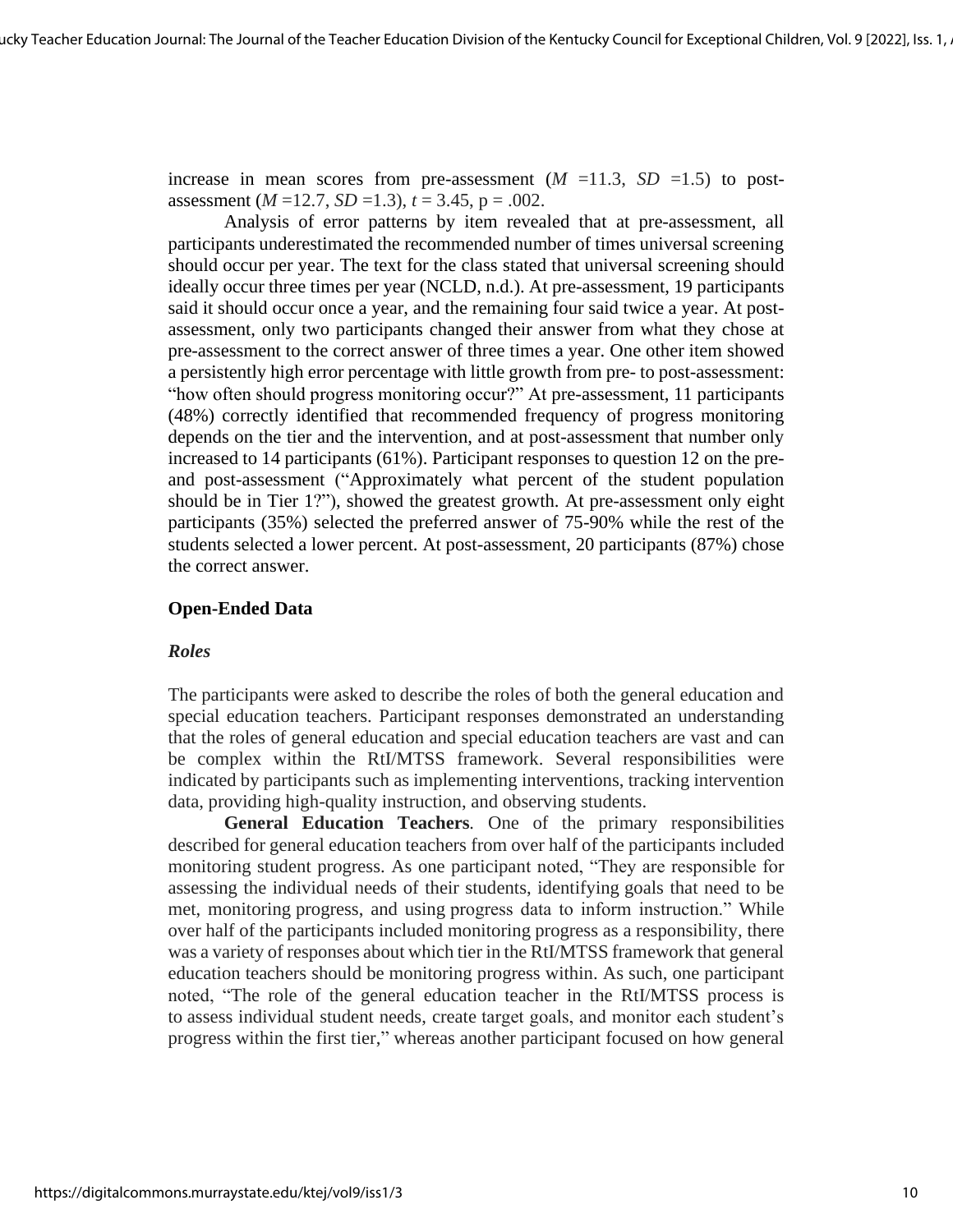education teachers provide "high-quality instruction for all students through implementing research-based strategies and differentiated instruction." Importantly, participants noted that the general education teacher can provide Tier 1 and Tier 2 interventions in the general education classroom.

**Special Education Teachers***.* Collaboration and support were included in many responses for an additional responsibility for special education teachers. One participant stated, "The RtI approach in schools requires collaboration between teachers in order for it to be effective. Special education teachers assist general education teachers in coming up with ways to assist students and provide intensive interventions if needed" while another responded, "The role of the special education teacher in the process of RtI/MTSS is to collaborate with the general education teacher." Participants' focus on collaboration for special education teachers and not for general education teachers highlights their beliefs that possibly only special education teachers need to develop these relationship-building skills.

Moreover, participants highlighted the role of planning and intervention that special education teachers follow. For example, participants described how students may receive support from special education teachers without receiving official special education services through an Individualized Education Plan (IEP). Therefore, special education teachers may be responsible for planning and implementing some interventions, specifically for students in Tier 2 or 3. As one participant noted, "similar to the general education teacher, special education teachers must use research and evidence-based practices in their interventions to support these students. They may also do progress monitoring and collect data on the students if interventions should be changed or should they be referred to special education." Overall, participants emphasized how the main goal for the special education teacher is to collaborate with other teachers and professionals, recommend and implement interventions, and monitor students' progress.

### *Benefits*

Most of the participants agreed on the benefits that are provided to students in the RtI/MTSS system. One of the most salient benefits of RtI/MTSS surrounded the immediacy of support that students are given in response to any academic or behavioral concerns. Participants noted that RtI/MTSS [RtI] "…is in place to provide immediate intervention to struggling students at the first indication of failure to learn" while another noted that RtI/MTSS is beneficial because it provides "interventions and extra support at the moment the student starts struggling." Others agreed on the benefit of RtI/MTSS was providing students with high-quality instruction. One participant stated, "RtI/MTSS benefit all students by providing them with high-quality instruction and intervention suited to students' needs in the general education classroom" and another participant stated, "RtI/MTSS gives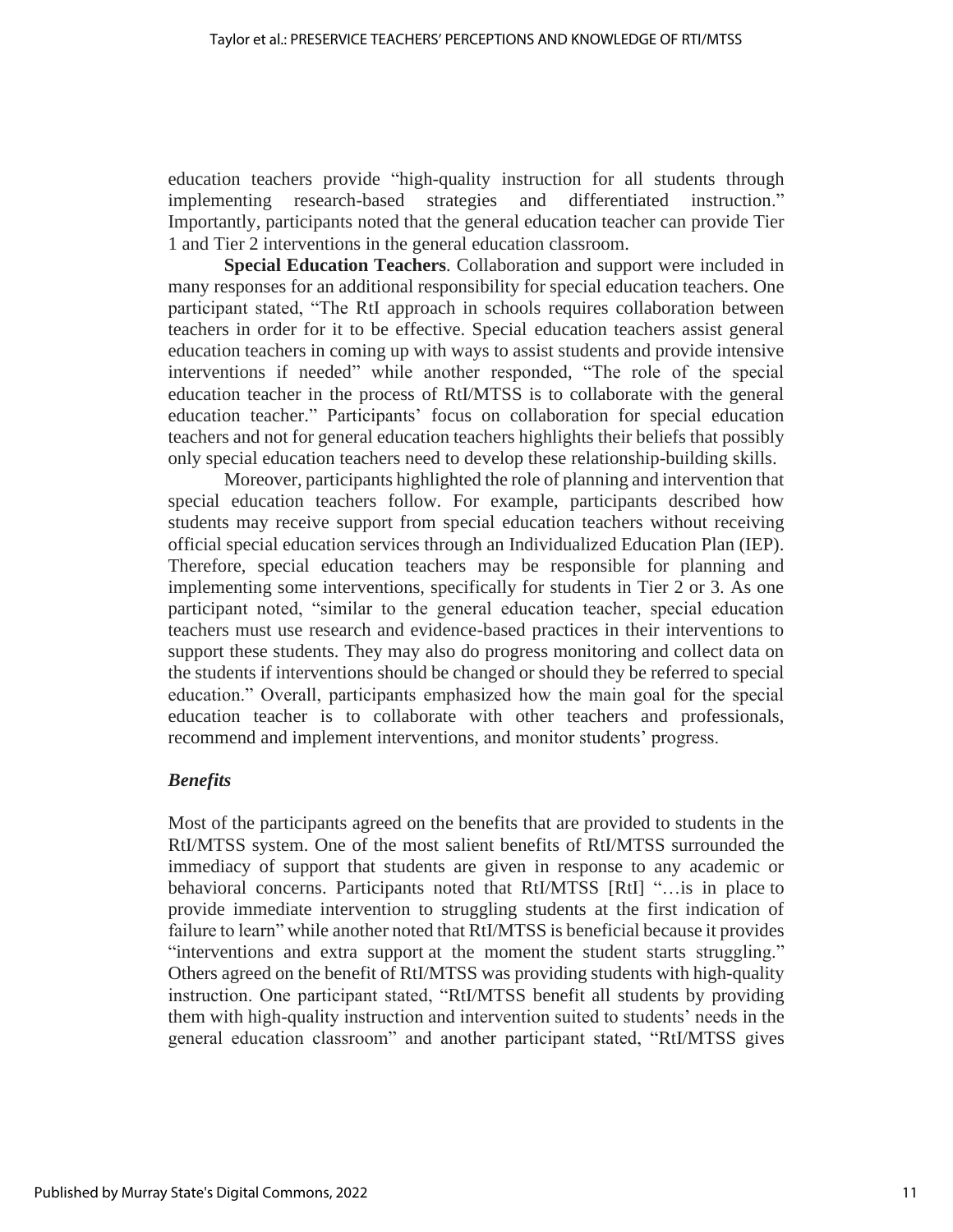high-quality instruction to every student no matter their level of instruction." Lastly, another benefit noted was the different levels of support provided to students according to Tiers, as one participant mentioned, "Tier one allows for the benefit for all students and increase in intensity as you move to tier 2 and 3." Participants were able to articulate that these frameworks do support all students regardless of the level of intervention required.

### *Barriers*

The two most salient themes that emerged from participant responses were barriers related to a lack of resources and a lack of training. Over half the participants mentioned that resources, in the form of funding, staffing, or time, were likely to present as challenges for schools and districts that are implementing an RtI/MTSS framework. As one participant noted, "If a school district does not have the funding to implement RtI/MTSS, they will not be able to provide their students with the necessary tools and interventions they may need in the classroom," while another responded how "teachers are already overwhelmed and trying to squeeze in time for individual monitoring might be too much." Some participants still conflated RtI/MTSS as only a special education initiative, with one participant stating a barrier could be "funding to pay a special education teacher to help with the tier 2 and tier 3 students," and another describing how schools would need "multiple special education teachers because one special education teacher could not keep track with the whole school." Despite this limited view of RtI/MTSS from some participants, others better articulated how RtI/MTSS could present a barrier for general education teachers in terms of a lack of training, as "general education teachers may not feel prepared or educated on what RtI really is" because "not every college [teacher preparation program] provides information on special education and RtI." Finally, one participant described how "weak and inadequate professional development for teachers and administrators [can cause] limited knowledge and lack of understanding of importance in the process."

### *Concerns*

The most prominent concerns that participants described in implementing RtI/MTSS were ensuring that all students received the support needed as well as issues with data collection. As one participant succinctly stated, "I struggle in being able to serve all the students in my classroom, to differentiate the content and give every student the modifications needed." Another participant provided nuance to this concern, particularly as a new teacher: "as a new teacher it is going to [be] really stressful, and I don't want to slack on meeting the needs of all my students… I know that it [will] be very overwhelming for a while when I am trying to plan out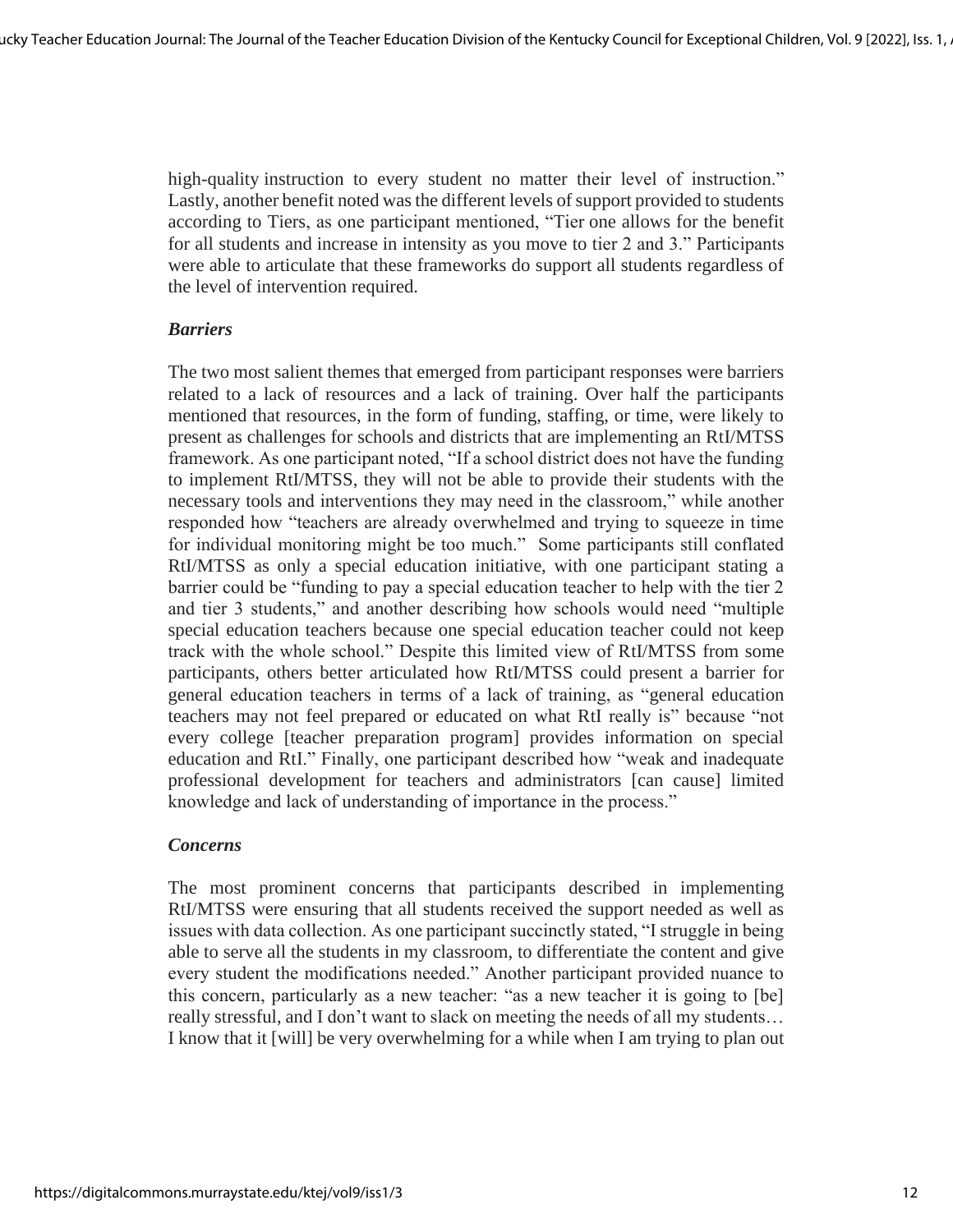lessons that meet all the needs of the students with interventions, accommodations, and modification." The second major concern centered on data collection. Some participants were broad in this concern, expressing worry about "processes [of] collecting data for progress monitoring, keeping track of which students are on what tier, and figuring out what works best for my students." Others were more specific in their concern about the assessment component of data collection: "one concern I have…is not knowing what kind of assessment I need to give first in order to collect data on a student," another expressed concern about "giving the wrong assessment to the student."

#### **Discussion**

In describing preservice teachers' perceptions and knowledge of RtI/MTSS frameworks (RQ1), our participants shared their concern that not all teachers will enter the profession with knowledge of RtI/MTSS. This aligns with Vollmer et al.'s (2019) finding that 25% of respondents from programs that did not offer RtI training to their general education preservice teachers because some teacher educators believed it was only a special education initiative. Participants believed that these frameworks are beneficial to student outcomes, as they provide access to high-quality instruction to all students (Brownell et al., 2010; Hurlbut & Tunks, 2016), as well as access to immediate intervention and support as needed. In addition to these benefits, participants noted perceived barriers, including a lack of staffing to support students in all tiers, as well as a concern that they will not have the resources or time needed to support students across the three tiers. For example, some expressed concern that they will not have the skills necessary for data collection and analysis, which echoes findings from previous research (Barrio & Combes, 2015; Beckman, 2019; Hurlbut & Tunks, 2016; Vollmer et al., 2019). Moreover, while many of our participants understood that they will be responsible for the implementation of screening, assessment, and interventions as general education teachers (Hurlbut & Tunks, 2016), some participants still siloed RtI/MTSS as only a special education teacher role. For example, participants were able to describe how special education teachers have the unique role of supporting students in Tier 2 and 3 through intervention and progress monitoring (Brownell et al., 2010), but they did not articulate the role of general education teachers in these tiers.

Participants also described the importance of collaboration, particularly for special education teachers, noting that special education teachers will need to work with general education teachers and other staff to support students. Despite expressing understanding of the importance of collaboration, participants stated a belief that special education teachers should be seen as the experts on RtI/MTSS and serve to support general education in RtI/MTSS processes. There was little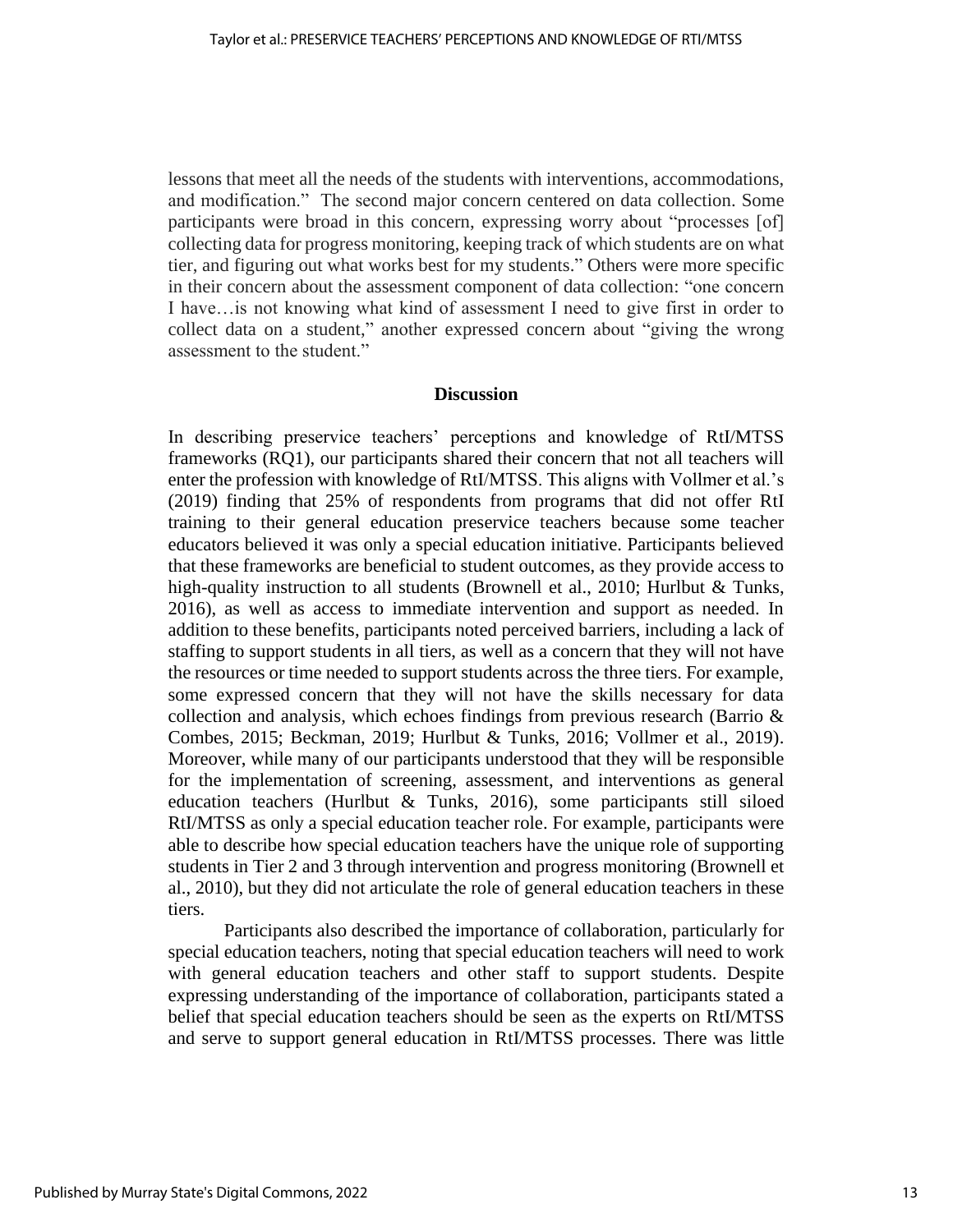discussion of how general education teachers need to collaborate to support students, and participants did not describe how general education teachers indeed support the work of special education teachers in Tier 2 or 3. These findings reinforce Barrio et al.'s (2015) discussion about how the roles and responsibilities of special education and general education teachers in RtI/MTSS are unclear. It will be essential that preservice teachers understand that RtI/MTSS requires that the general education teacher understand best instructional practices to support all learning needs (Hurlbut & Tunks, 2016) as part of the tiered approach for supports, modifications, and accommodations.

The experiential learning project intervention enhanced preservice teachers' perceptions and knowledge of RtI/MTSS frameworks (RQ2). Results from both the pre- and post-assessment indicated that 70% of participants demonstrated growth in knowledge. These results as well as the written reflections from the CBM project demonstrate that together, participants' understanding that RtI/MTSS frameworks are critical facets to understand is shared mutually by both general and special education teachers. Responses to the pre- and post-assessment question, "Approximately what percent of the student population should be in Tier 1?", showed the greatest growth, indicating that participants understood that general education teachers need to employ RtI/MTSS to meet the many students who we expect to thrive in Tier 1. It is also important to note that while 70% of participants demonstrated growth on the pre- and post-assessment, 30% of participants did not. The lack of growth in knowledge informs us that there is room for additional instruction and clarification of roles in RtI/MTSS. Key areas of growth include the implementation of universal screeners as well as progress monitoring. For example, participants indicated a variety of responses surrounding how often universal screeners should be given ranging from one to three times a year. The guidance that was presented in class was to administer a universal screener three times a year as best practice (NCLD, n.d.); however, it is clear that there is a not a specific, set number of times this should be given, only recommendations. Additionally, over half of the participants did not recall that the recommended frequency of progress monitoring depends on the tier and the intervention. This reinforces the need for teacher educators to ensure they review evidence-based interventions and their recommended frequency with students.

### **Implications for Practice**

This study contributes to the field's understanding of preservice teachers' perspectives and needs regarding RtI/MTSS, particularly in programs where candidates are dual certified in general and special education. Direct instruction on RtI/MTSS and hands-on application of concepts are valuable experiences for preservice teachers. Data collected in this study demonstrated increased knowledge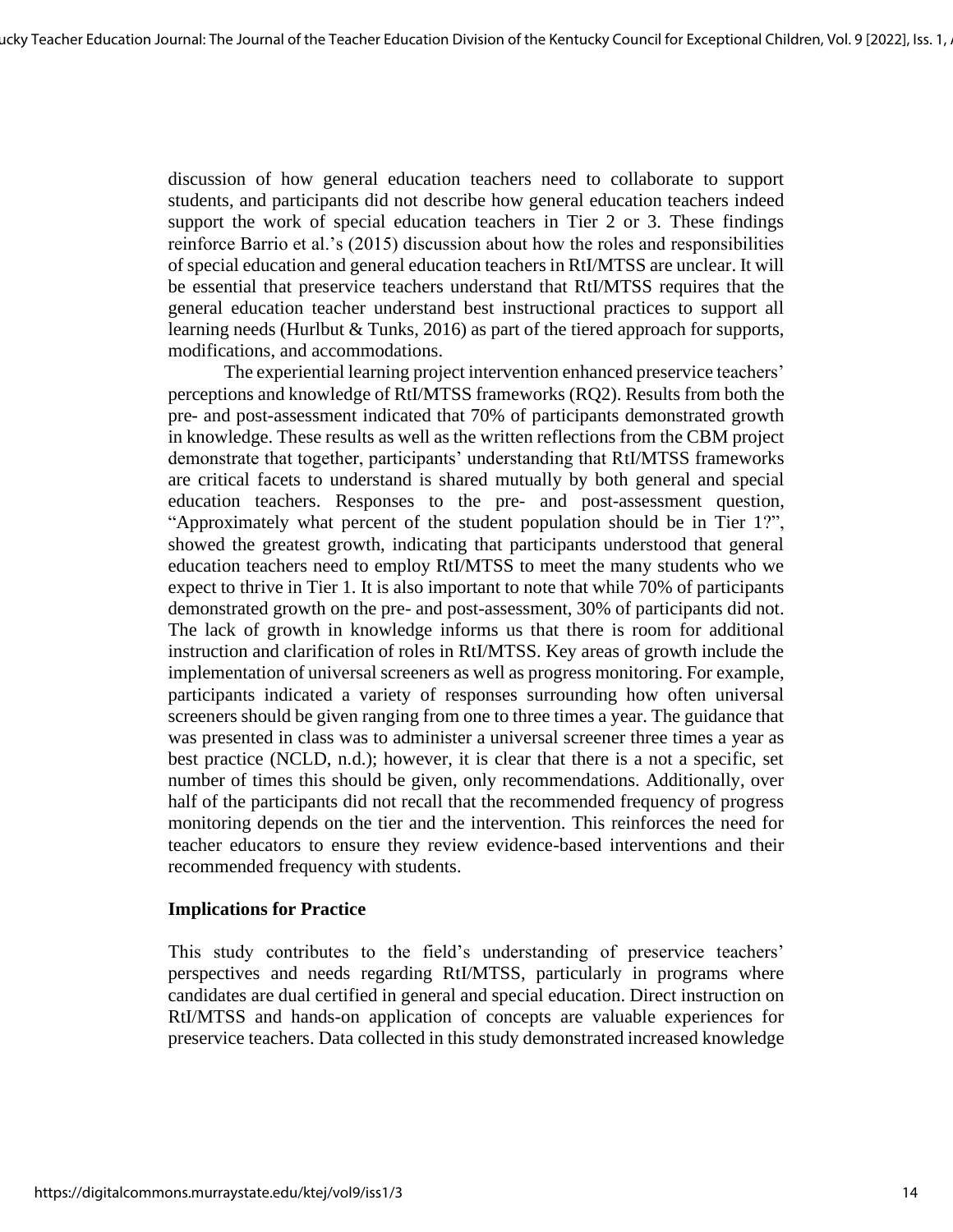and skills in RtI/MTSS, particularly in how these frameworks should be applied school-wide for all students, not only those who may potentially be assessed for eligibility for special education. Teacher preparation programs would benefit from providing RtI/MTSS instruction either in separate courses or embedded strategically throughout existing course requirements. Curriculum mapping is one method to recognize areas of deficiencies and opportunities within program coursework to improve RtI/MTSS instruction. It is imperative that preservice teacher candidates be given multiple opportunities to apply RtI/MTSS knowledge in a hands-on approach. As indicated by this research study, without a hands-on, experiential learning opportunity, preservice teaching candidates are not able to crystallize the knowledge gained from solely reading a textbook about RtI/MTSS.

### **Limitations and Suggestions for Future Research**

The generalizability of this study is limited as the specific sample does not represent the broader preservice teacher population in the United States. All participants were enrolled in one course, taught by one professor, within a private Catholic university in Kentucky. Further, participants were all enrolled in a dual certification (general and special education) program. Additionally, the content taught in class regarding RtI/MTSS was limited to two textbooks (i.e., Pierangelo & Giuliani, 2017; Salvia et al., 2013) with few additional resources (e.g., Brown et al., 2009; NCLD, n.d.). An additional limitation of this research is that the pre-service teacher outcome measures were created by the researchers and were not piloted and validated before use. Future research should involve investigating and improving the psychometrics of the outcome measures.

For this study, we did not follow the model of Hawkins et al. (2008) who gathered and analyzed the CBM data from students in the field placement classrooms, which added an additional level of verification of effectiveness of implementation of RtI/MTSS by the pre-service teachers. Future research should include such student-level data analysis. Further, we could extend our findings with longitudinal data by following up with participants when they are in their student teaching placement as well as after they have become licensed teachers. In addition, replicating this study in other teacher preparation programs serving diverse student populations would help improve our understanding of the effectiveness of the RtI/MTSS assignment in increasing students' knowledge and skills for implementation.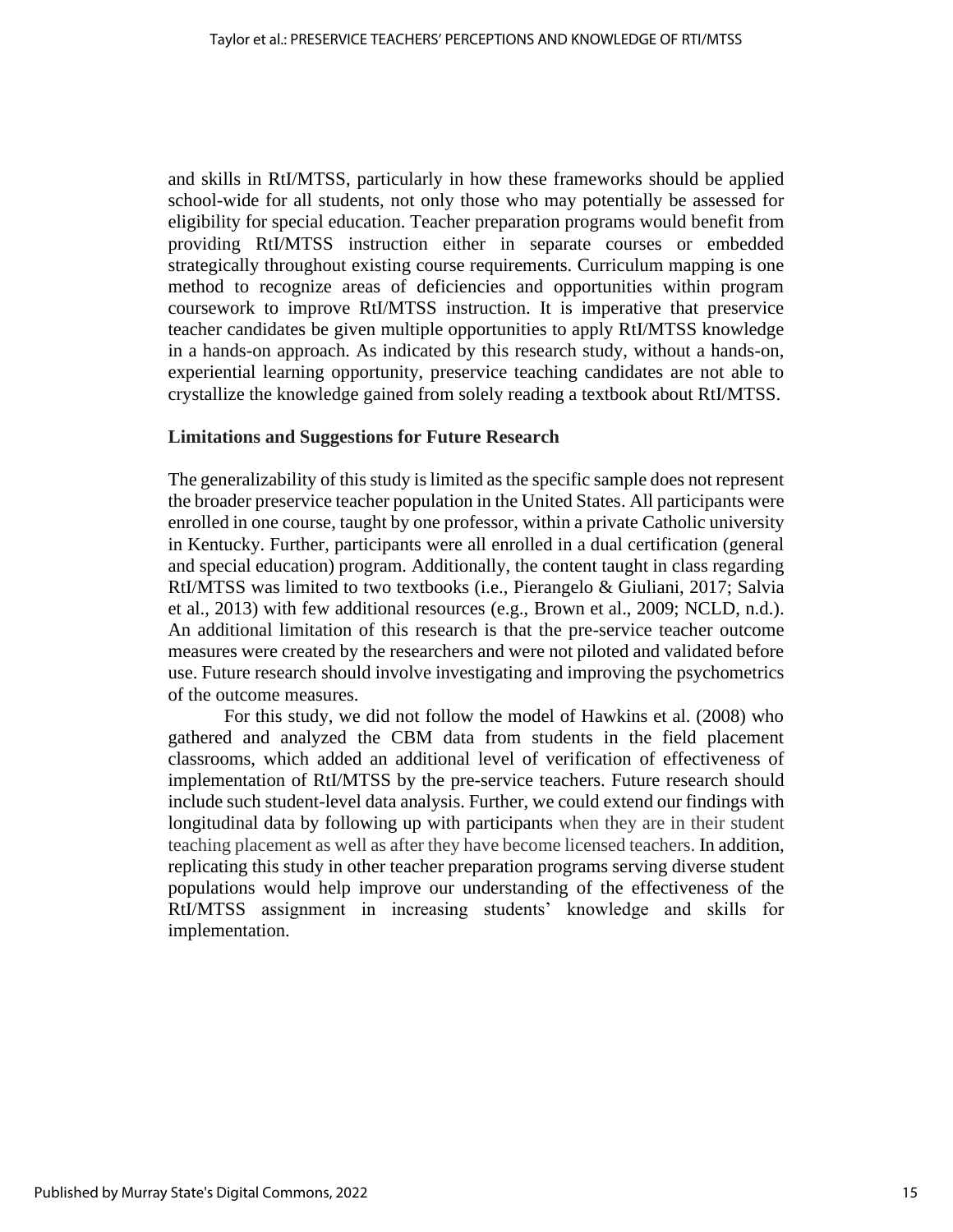ucky Teacher Education Journal: The Journal of the Teacher Education Division of the Kentucky Council for Exceptional Children, Vol. 9 [2022], Iss. 1,

### **References**

- Barrio, B. L., & Combes, B. H. (2015). General education pre-service teachers' levels of concern on response to intervention (RTI) implementation. *Teacher Education and Special Education, 38*(2), 121– 137.<https://doi.org/10.1177/0888406414546874>
- Barrio, B.L., Lindo, E. J., Combes, B. H., & Hovey, K. A. (2015). Ten years of response to intervention: Implications for general education teacher preparation programs. *Action in Teacher Education*, *37*(2), 190–204. <https://doi.org/10.1177/0888406414546874>
- Beckman, N. M. (2019). *An investigation of pre-service teacher and faculty knowledge on RTI* (Publication No. 958) [Doctoral dissertation, University of Northern Iowa]*.* Dissertations and Theses @ UNI.
- Bradley, R., Danielson, L., & Doolittle, J. (2007). Responsiveness to intervention: 1997 to 2007. *Teaching Exceptional Children*, *39*(5), 8-12. <https://doi.org/10.1177/004005990703900502>
- Brown, J., Skow, K., & the IRIS Center. (2009). RTI: Progress monitoring. [http://iris.peabody.vanderbilt.edu/wpcontent/uploads/pdf\\_case\\_studies/ics](http://iris.peabody.vanderbilt.edu/wpcontent/uploads/pdf_case_studies/ics_rtipm.pdf) [\\_rtipm.pdf](http://iris.peabody.vanderbilt.edu/wpcontent/uploads/pdf_case_studies/ics_rtipm.pdf)
- Brownell, M. T., Sindelar, P. T., Kiely, M. T., & Danielson, L. C. (2010). Special education teacher quality and preparation: Exposing foundations, constructing a new model. *Exceptional Children, 76*(3), 357-377.
- Creswell, J. W., & Guetterman, T. C. (2019). *Educational research: Planning, conducting, and evaluating quantitative and qualitative research* (6th ed.). Pearson.
- Eagle, J. W., Dowd-Eagle, S. E., Snyder, A., Gibbons-Holtzman, E. (2015). Implementing a multi-tiered system of support (MTSS): Collaboration between school psychologists and administrators to promote systems-level change. *Journal of Educational and Psychological Consultation, 25*, 160- 177.

EasyCBM Lite. (n.d.). *Easy CBM Lite.* <https://app.easycbm.com/teachers/auth/index.php>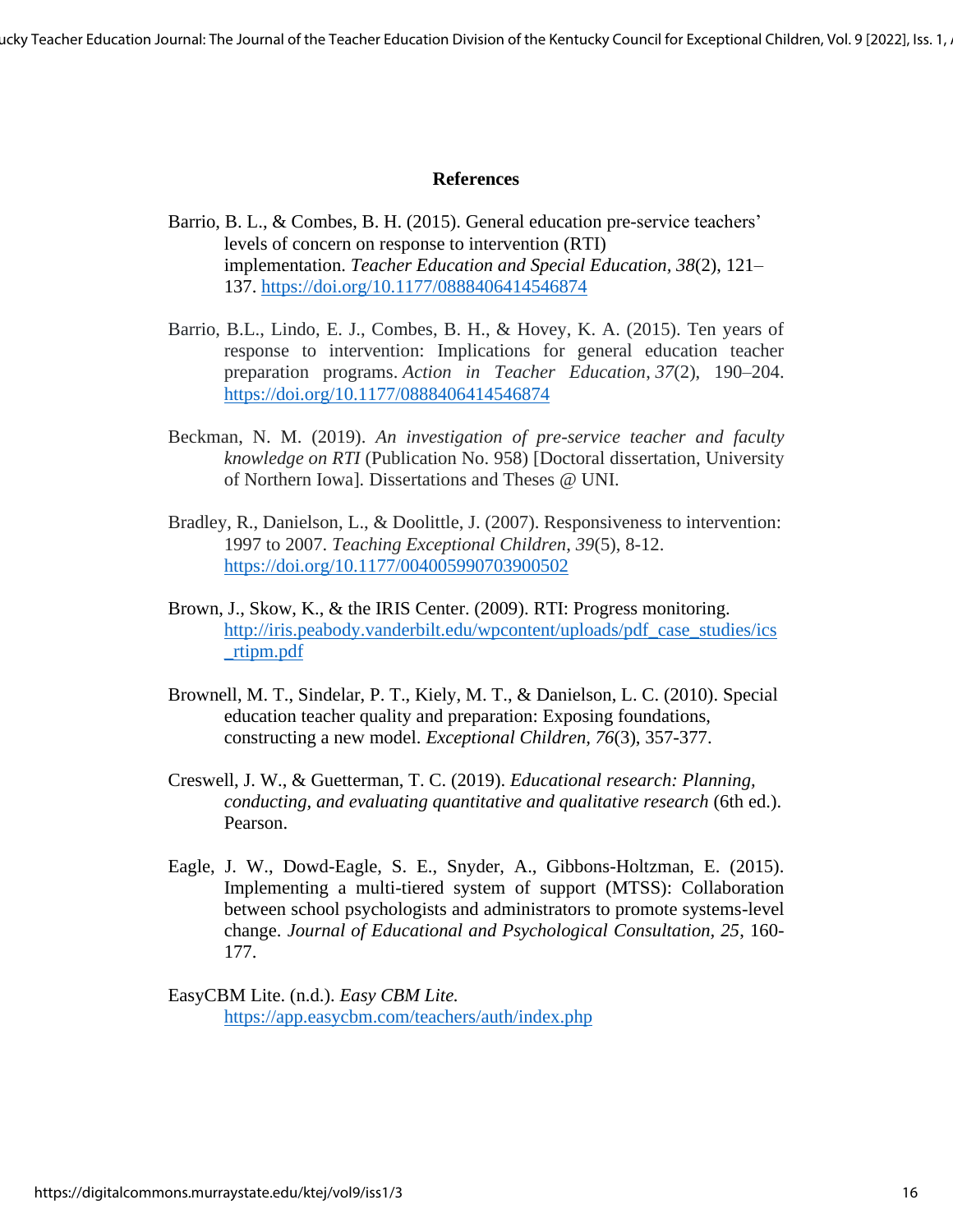- Fuchs, D., & Fuchs, L. S. (2017). Critique of the national evaluation of response to intervention: A case for simpler frameworks. *Exceptional Children, 83*(3), 255- 268.<https://doi.org/10.1177/0014402917693580>
- Gersten, R., & Dimino, J. A. (2006). RTI (Response to Intervention): Rethinking special education for students with reading difficulties (yet again). *Reading Research Quarterly*, *41*(1), 99-108. <https://doi.org/10.1598/RRQ.41.1.5>
- Harvey, M. W., Yssel, N., & Jones, R. E. (2015). Response to intervention preparation for preservice teachers: What is the status for Midwest institutions of higher education. *Teacher Education and Special Education*, *38*(2), 105-120.<https://doi.org/10.1177/0888406414548598>
- Hawkins, R. O., Kroeger, S. D., Musti‐Rao, S., Barnett, D. W., & Ward, J. E. (2008). Preservice training in response to intervention: Learning by doing an interdisciplinary field experience. *Psychology in the Schools*, *45*(8), 745- 762.<https://doi.org/10.1002/pits.20339>
- Hollingsworth, S. (2019). Multi-tiered system of supports as collective work: A (re)structuring option for middle schools. *Current Issues in Middle Level Education, 24*(2), 33-42.<https://doi.org/10.20429/cimle.2019.240204>
- Hurlbut, A. R., & Tunks, J. (2016). Elementary preservice teachers' experiences with response to intervention. *Teacher Education Quarterly*, *43*(3), 25- 48. <https://www.jstor.org/stable/teaceducquar.43.3.25>

Individuals with Disabilities Act of 2004, 20 USC § 1400 *et seq.* (2004).

- Jimerson, S. R., Burns, M. K., & VanDerHeyden, A. M. (2016). From response to intervention to multi-tiered systems of support: Advances in the science and practice of assessment and intervention. In *Handbook of response to intervention: The science and practice of multi-tiered systems of support* (2nd ed., pp. 1-6). Springer.
- Krippendorff, K. (2018). *Content analysis: An introduction to its methodology* (4th ed.). Sage Publications.
- National Center for Learning Disabilities. (n.d.). *RTI Action Network.*  <http://www.rtinetwork.org/>